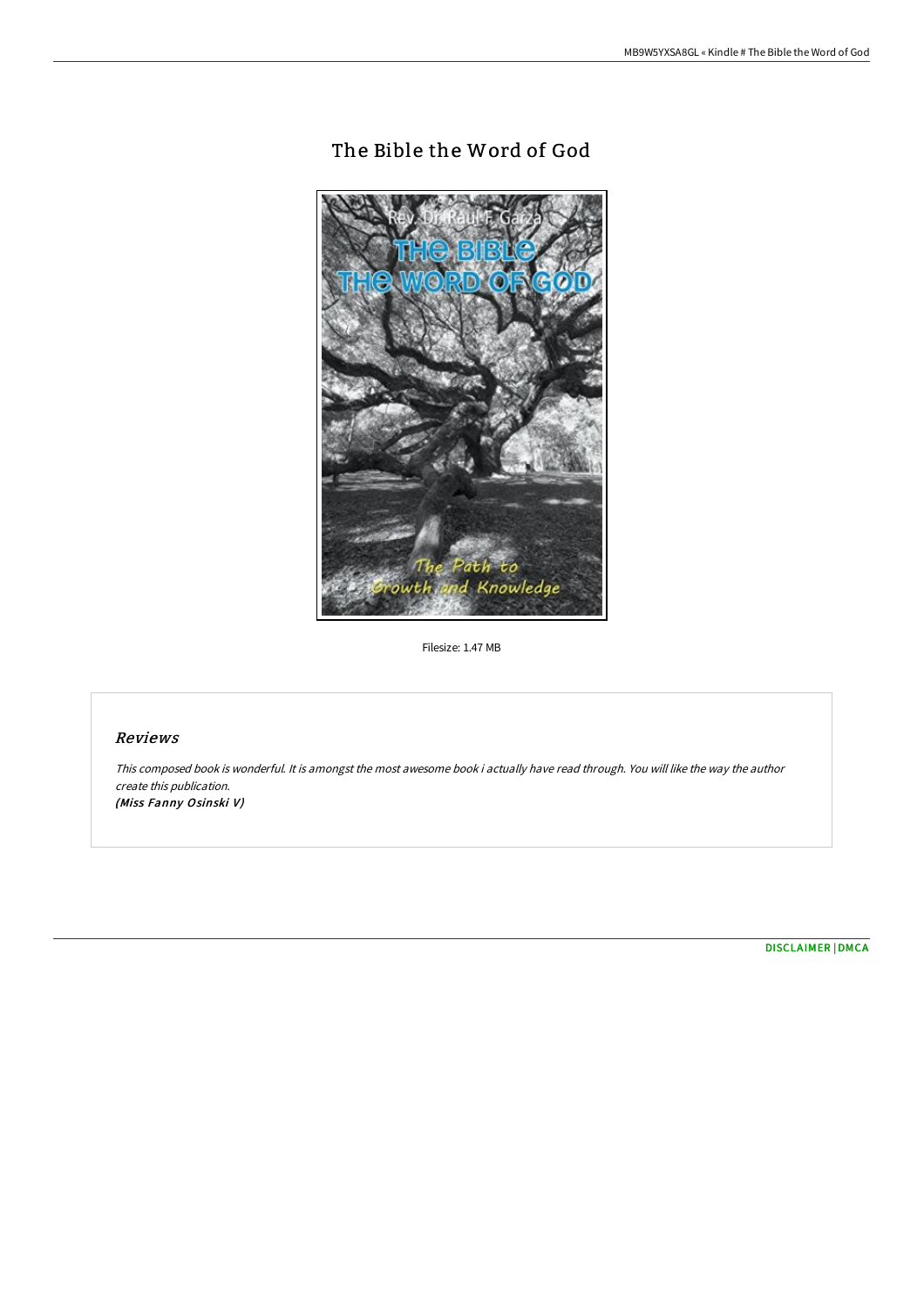## THE BIBLE THE WORD OF GOD



To read The Bible the Word of God eBook, you should click the hyperlink listed below and download the ebook or get access to additional information which are relevant to THE BIBLE THE WORD OF GOD ebook.

Litfire Publishing, LLC, United States, 2015. Paperback. Book Condition: New. 229 x 152 mm. Language: English . Brand New Book \*\*\*\*\* Print on Demand \*\*\*\*\*.Rev. Dr. Raul F. Garza is the founding pastor of Cathedral of Faith of San Antonio. He received his PHD in Christian Counseling from Vision Christian University of Pomona, California. He is a member of the Board of Trustees and the Board of Foreign Missions of the Unified Pentecostal Local Church International Inc. He is an adjunct professor and a member of the Board of Logos Christian University . He is an international conference speaker visiting over 37 countries throughout the globe. Dr. Garza has a heart for missions and West Africa in particular. He and his wife Cecilia are parent of one son, Henry Jeremiah. His wife Cecilia is a public school teacher and national president of the Women s Ministry of the Unified Pentecostal Local Church International Inc. Dr. Garza was born into a family of early Pentecostal church leaders and planters. His parents, the late Rev. Josue and Luisa Garza were long time pastors of numerous churches throughout the Southwest Region of the USA. They instilled into their ten children a love for family and God s Work. They are fourth generation Hispanic Pentecostals. His grandparents, Rev. Estanislado and San Juana Flores were church planters and pastors in the early 1920 s. Dr. Garza has dedicated his time to educating and preparing future generation of pastors with a better understanding of the scripture and purpose of ministry to reach the USA Hispanic population.

 $\begin{tabular}{|c|c|} \hline \multicolumn{3}{|c|}{\textbf{1}} & \multicolumn{3}{|c|}{\textbf{2}} \\ \hline \multicolumn{3}{|c|}{\textbf{3}} & \multicolumn{3}{|c|}{\textbf{4}} \\ \hline \multicolumn{3}{|c|}{\textbf{5}} & \multicolumn{3}{|c|}{\textbf{6}} \\ \hline \multicolumn{3}{|c|}{\textbf{6}} & \multicolumn{3}{|c|}{\textbf{7}} \\ \hline \multicolumn{3}{|c|}{\textbf{6}} & \multicolumn{3}{|c|}{\textbf{7}} \\ \hline \multicolumn{3}{|c|$ Read The Bible the Word of God [Online](http://bookera.tech/the-bible-the-word-of-god-paperback.html)  $\mathbf{r}$ [Download](http://bookera.tech/the-bible-the-word-of-god-paperback.html) PDF The Bible the Word of God